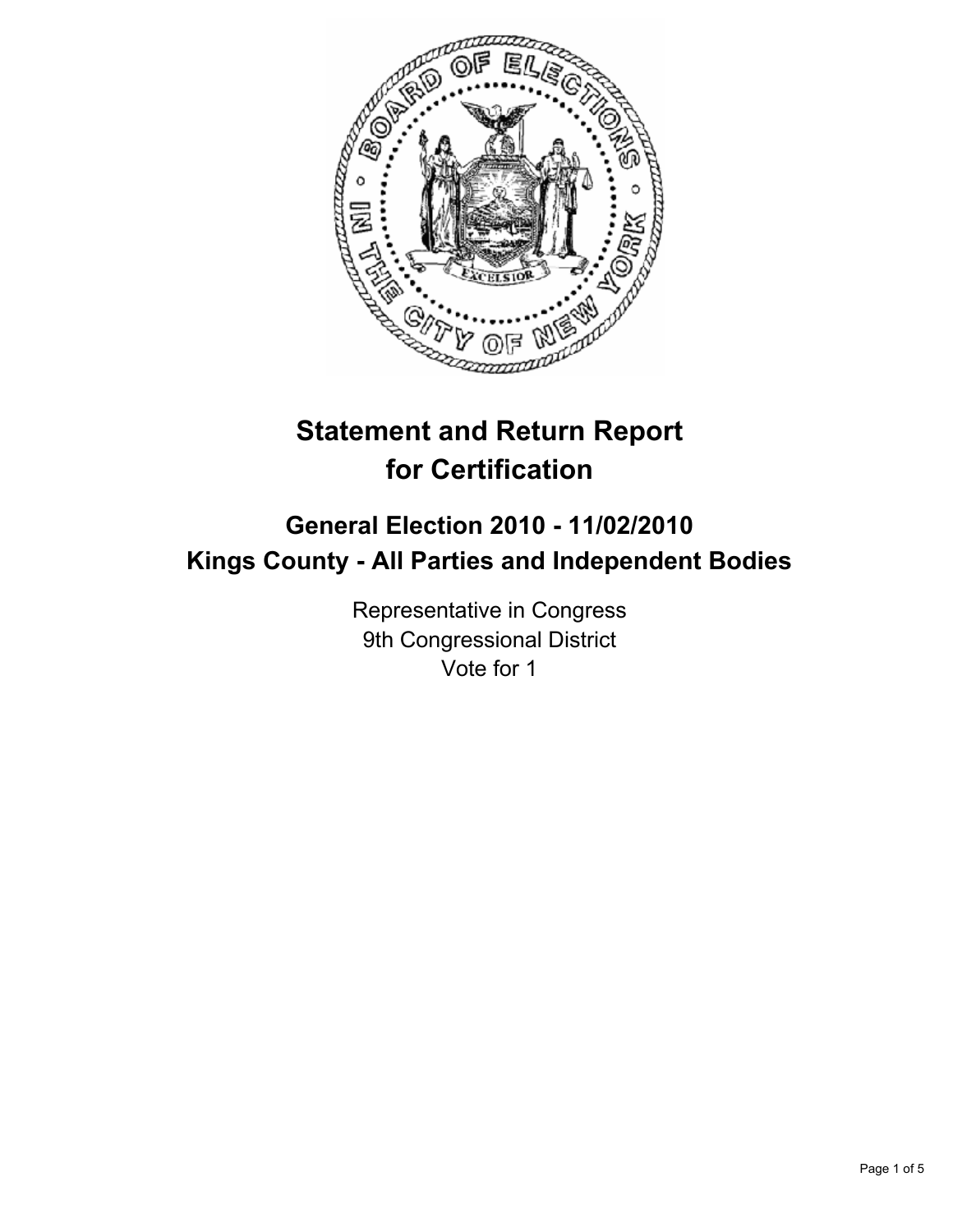

## **Assembly District 41**

| PUBLIC COUNTER                      | 9,476 |
|-------------------------------------|-------|
| <b>EMERGENCY</b>                    | 0     |
| ABSENTEE/MILITARY                   | 236   |
| <b>FEDERAL</b>                      | 41    |
| <b>AFFIDAVIT</b>                    | 132   |
| <b>Total Ballots</b>                | 9,885 |
| ANTHONY D WEINER (DEMOCRATIC)       | 5,054 |
| ROBERT L TURNER (REPUBLICAN)        | 3,418 |
| ANTHONY D WEINER (INDEPENDENCE)     | 181   |
| ROBERT L TURNER (CONSERVATIVE)      | 414   |
| ANTHONY D WEINER (WORKING FAMILIES) | 247   |
| D DUCK (WRITE-IN)                   | 1     |
| J. P ZENGER (WRITE-IN)              | 1     |
| YVETTE CLARKE (WRITE-IN)            | 1     |
| <b>Total Votes</b>                  | 9,317 |
| Unrecorded                          | 568   |

## **Assembly District 44**

| <b>PUBLIC COUNTER</b>               | 1,406 |
|-------------------------------------|-------|
| <b>EMERGENCY</b>                    | 0     |
| ABSENTEE/MILITARY                   | 31    |
| <b>FEDERAL</b>                      | 14    |
| <b>AFFIDAVIT</b>                    | 14    |
| <b>Total Ballots</b>                | 1,465 |
| ANTHONY D WEINER (DEMOCRATIC)       | 576   |
| ROBERT L TURNER (REPUBLICAN)        | 624   |
| ANTHONY D WEINER (INDEPENDENCE)     | 41    |
| ROBERT L TURNER (CONSERVATIVE)      | 69    |
| ANTHONY D WEINER (WORKING FAMILIES) | 34    |
| MELVIN KLIEN (WRITE-IN)             | 1     |
| <b>Total Votes</b>                  | 1,345 |
| Unrecorded                          | 120   |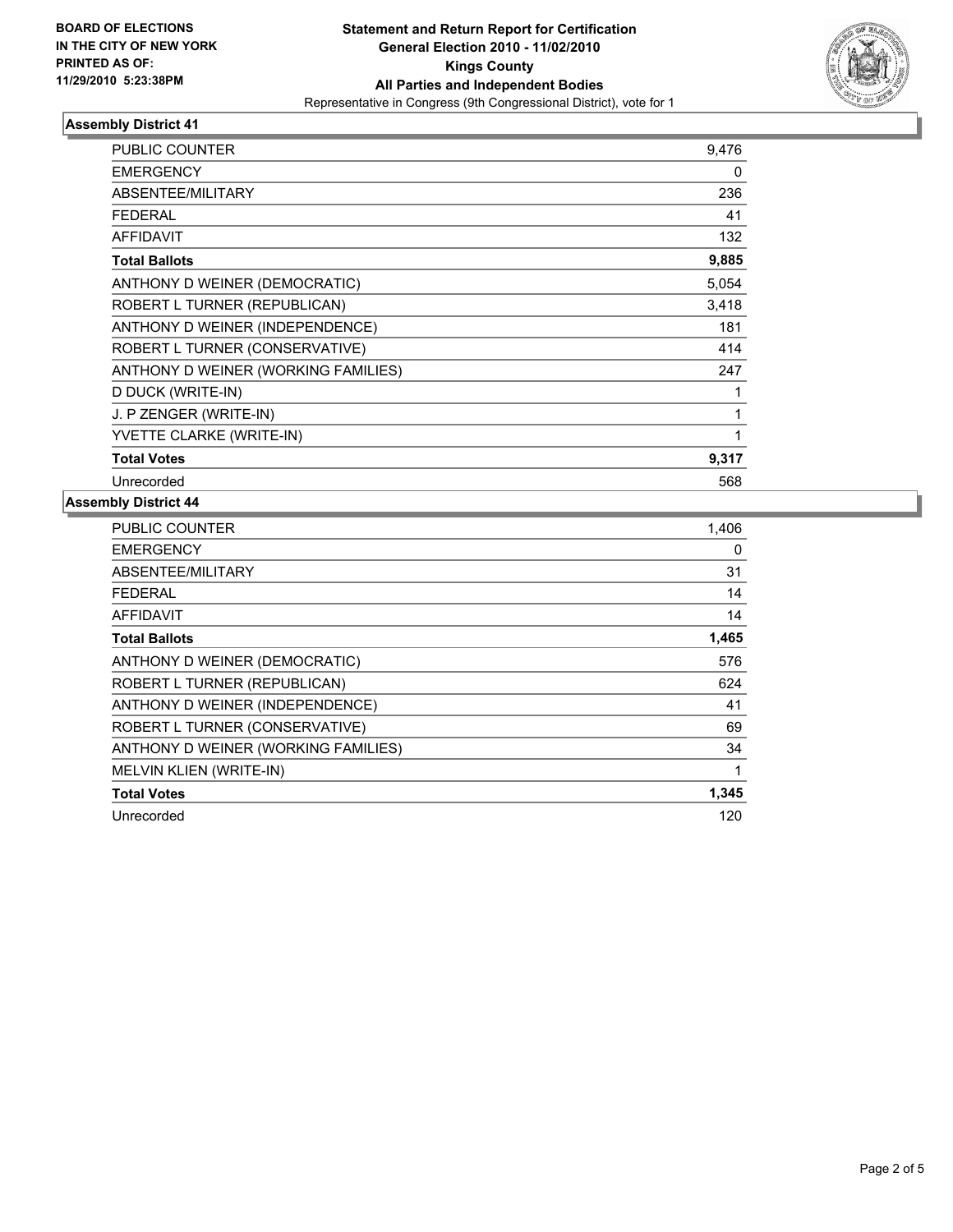

## **Assembly District 45**

| <b>PUBLIC COUNTER</b>               | 11,432 |
|-------------------------------------|--------|
| <b>EMERGENCY</b>                    | 3      |
| <b>ABSENTEE/MILITARY</b>            | 351    |
| <b>FEDERAL</b>                      | 61     |
| <b>AFFIDAVIT</b>                    | 147    |
| <b>Total Ballots</b>                | 11,994 |
| ANTHONY D WEINER (DEMOCRATIC)       | 5,005  |
| ROBERT L TURNER (REPUBLICAN)        | 5,017  |
| ANTHONY D WEINER (INDEPENDENCE)     | 249    |
| ROBERT L TURNER (CONSERVATIVE)      | 556    |
| ANTHONY D WEINER (WORKING FAMILIES) | 282    |
| DAN KASTINAGE (WRITE-IN)            | 1      |
| HOWARD STERN (WRITE-IN)             | 1      |
| <b>JAMES MILANO (WRITE-IN)</b>      | 1      |
| ROBERT L TURNER VOID (WRITE-IN)     | 1      |
| <b>Total Votes</b>                  | 11,113 |
| Unrecorded                          | 881    |

## **Assembly District 46**

| <b>PUBLIC COUNTER</b>               | 114            |
|-------------------------------------|----------------|
| <b>EMERGENCY</b>                    | 0              |
| ABSENTEE/MILITARY                   | 2              |
| <b>FEDERAL</b>                      | $\overline{2}$ |
| <b>AFFIDAVIT</b>                    | 1              |
| <b>Total Ballots</b>                | 119            |
| ANTHONY D WEINER (DEMOCRATIC)       | 65             |
| ROBERT L TURNER (REPUBLICAN)        | 17             |
| ANTHONY D WEINER (INDEPENDENCE)     | 1              |
| ROBERT L TURNER (CONSERVATIVE)      | 10             |
| ANTHONY D WEINER (WORKING FAMILIES) | 7              |
| <b>Total Votes</b>                  | 100            |
| Unrecorded                          | 19             |

#### **Assembly District 47**

| <b>PUBLIC COUNTER</b>               | 251            |
|-------------------------------------|----------------|
| <b>EMERGENCY</b>                    | 0              |
| ABSENTEE/MILITARY                   | $\overline{2}$ |
| <b>FEDERAL</b>                      | $\Omega$       |
| <b>AFFIDAVIT</b>                    | 1              |
| <b>Total Ballots</b>                | 254            |
| ANTHONY D WEINER (DEMOCRATIC)       | 101            |
| ROBERT L TURNER (REPUBLICAN)        | 102            |
| ANTHONY D WEINER (INDEPENDENCE)     | 7              |
| ROBERT L TURNER (CONSERVATIVE)      | 11             |
| ANTHONY D WEINER (WORKING FAMILIES) | 6              |
| <b>Total Votes</b>                  | 227            |
| Unrecorded                          | 27             |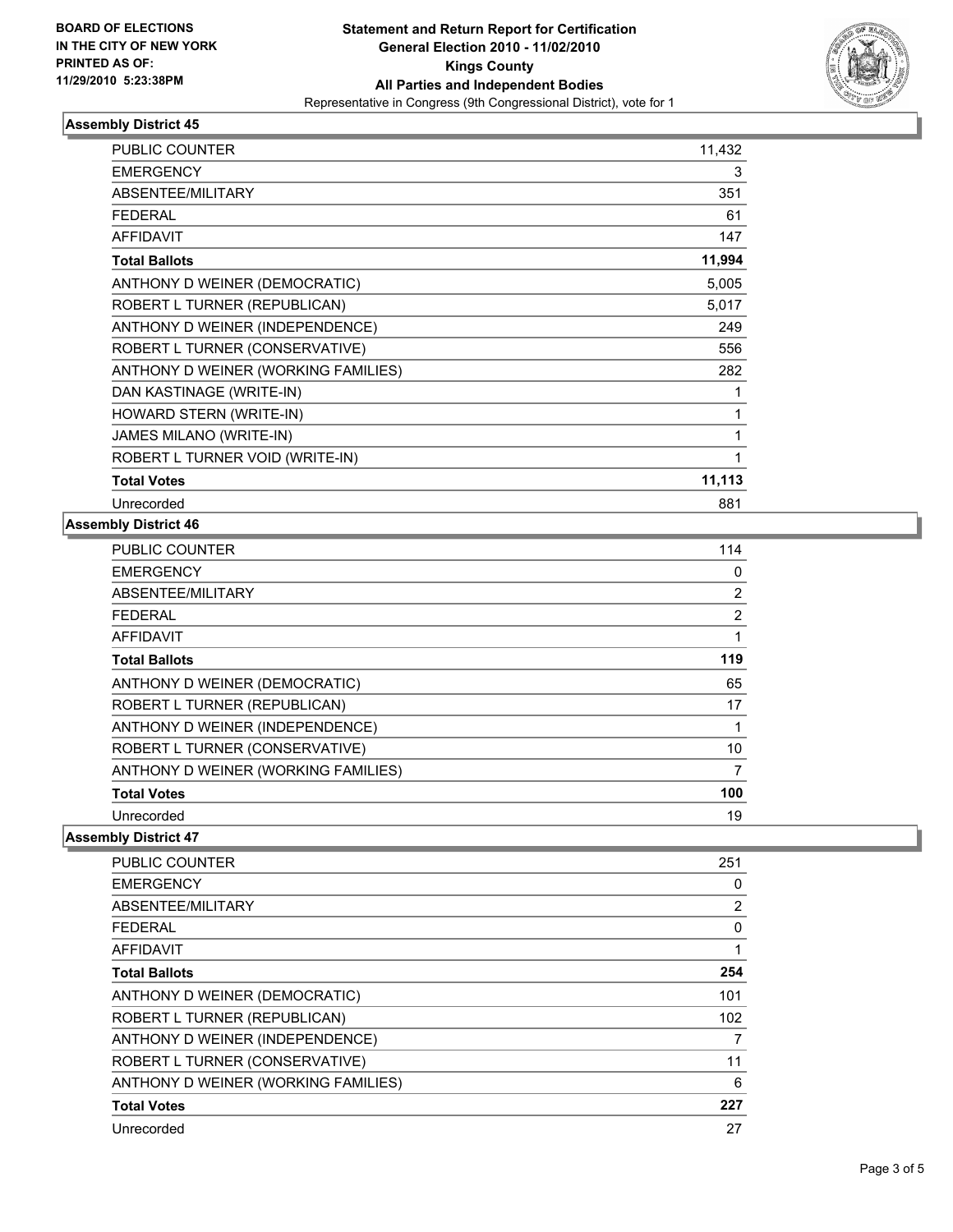

## **Assembly District 48**

| PUBLIC COUNTER                      | 1,887 |
|-------------------------------------|-------|
| <b>EMERGENCY</b>                    | 0     |
| ABSENTEE/MILITARY                   | 71    |
| <b>FEDERAL</b>                      | 29    |
| <b>AFFIDAVIT</b>                    | 26    |
| <b>Total Ballots</b>                | 2,013 |
| ANTHONY D WEINER (DEMOCRATIC)       | 807   |
| ROBERT L TURNER (REPUBLICAN)        | 848   |
| ANTHONY D WEINER (INDEPENDENCE)     | 85    |
| ROBERT L TURNER (CONSERVATIVE)      | 111   |
| ANTHONY D WEINER (WORKING FAMILIES) | 33    |
| <b>Total Votes</b>                  | 1,884 |
| Unrecorded                          | 129   |

## **Assembly District 59**

| <b>PUBLIC COUNTER</b>               | 8,760 |
|-------------------------------------|-------|
| <b>EMERGENCY</b>                    | 0     |
| ABSENTEE/MILITARY                   | 233   |
| <b>FEDERAL</b>                      | 23    |
| <b>AFFIDAVIT</b>                    | 72    |
| <b>Total Ballots</b>                | 9,088 |
| ANTHONY D WEINER (DEMOCRATIC)       | 3,840 |
| ROBERT L TURNER (REPUBLICAN)        | 3,802 |
| ANTHONY D WEINER (INDEPENDENCE)     | 183   |
| ROBERT L TURNER (CONSERVATIVE)      | 664   |
| ANTHONY D WEINER (WORKING FAMILIES) | 226   |
| ROBERT L TURNER VOID (WRITE-IN)     | 1     |
| STEWART MILSTEIN (WRITE-IN)         | 1     |
| <b>Total Votes</b>                  | 8,717 |
| Unrecorded                          | 371   |